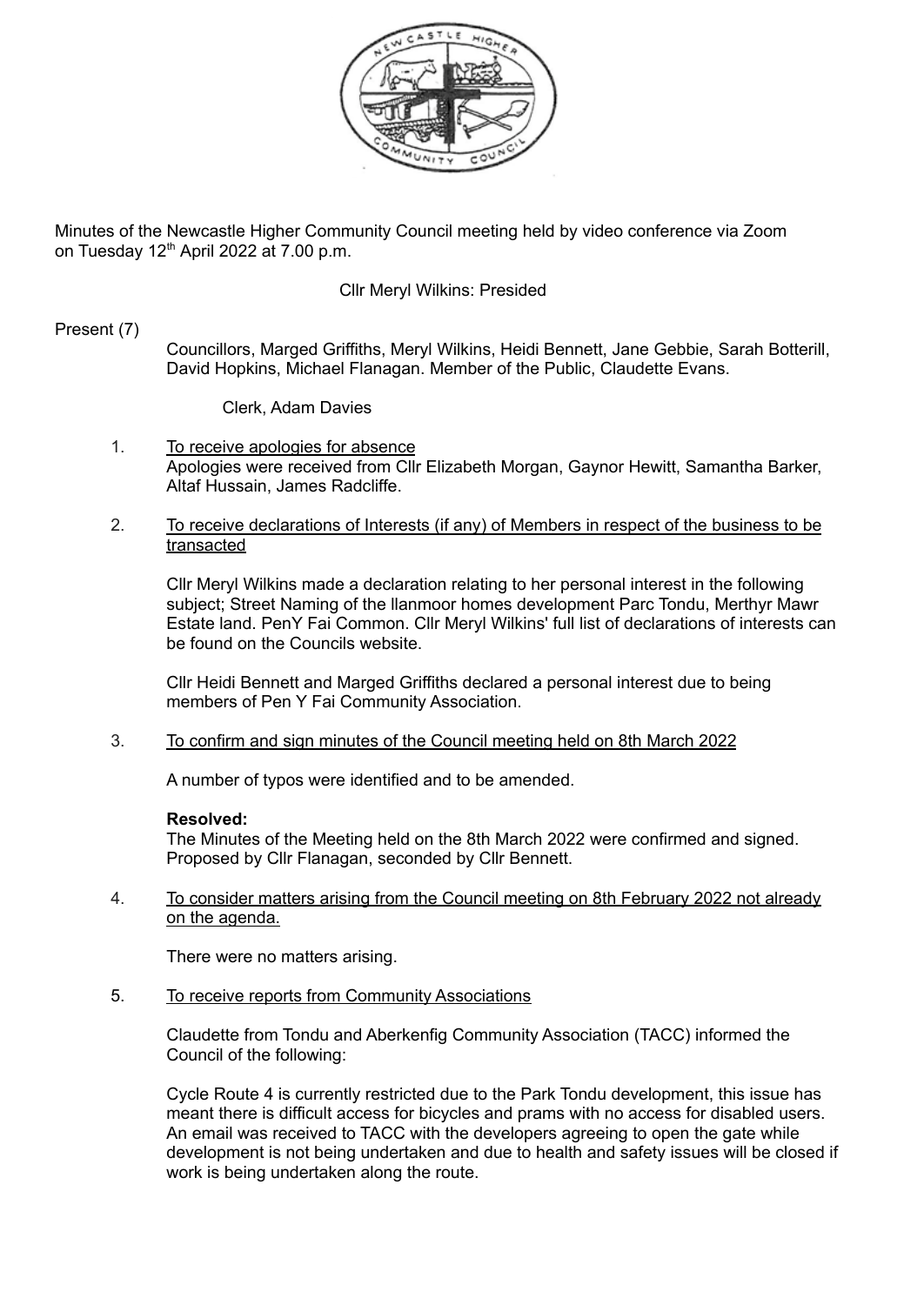It was noted that Aberkenfig Square requires maintenance such as benches requiring painting.

Improvements along the route between Pentre Felin and Aberkenfig has caused a trip hazard and an email was sent to National Rail.

**Resolved:** Clerk to contact National Rail regarding the crossing between Pentre Felin and Aberkenfig.

### 6. To receive questions or comments from Members of the Public

There were no questions from members of the public.

### 7. To receive a report of the rights of way work completed

Cllr Flanagan kindly completed a number of walks within Pen Y Fai and completed a report provided to the Council on the current state of the rights of way. The Clerk thanked Cllr Flanagan for his effort in this, which was used to identify areas that were maintained during the month of March.

- 8. Finance
	- a. To receive accounts for payment

| <b>Floodlighting and Electrical</b><br>(Aberkenfig Christmas Lights)                                                                | £<br>1,938.00 |
|-------------------------------------------------------------------------------------------------------------------------------------|---------------|
| Crown Garden Services<br>(The Pheasant Field Maintenance)                                                                           | 790.37        |
| <b>Bridgend Town Council</b><br>Dog waste disposal service<br>£80 per week from 1 Jan 2022 to 31 March 2022<br>10 bins (£8 per bin) | 1,040.00      |
| <b>Clerks Monthly Wage</b><br>(April 2022)                                                                                          | ****          |

The Council accepted these payments, proposed by Cllr Bennett and seconded by Cllr **Hopkins** 

- a. To receive bank reconciliation for February 2022 The Council was provided with a bank reconciliation to the end of March 2022. Cllr Flanagan proposed to accept the reconciliation seconded by Cllr Boterill.
- 9. To approve draft Committee terms of reference.

The following Committee References were approved with an alteration: the minimum meeting for each Committee would be 2 per year.

Audit, Finance and Policy Committee Maintenance Committee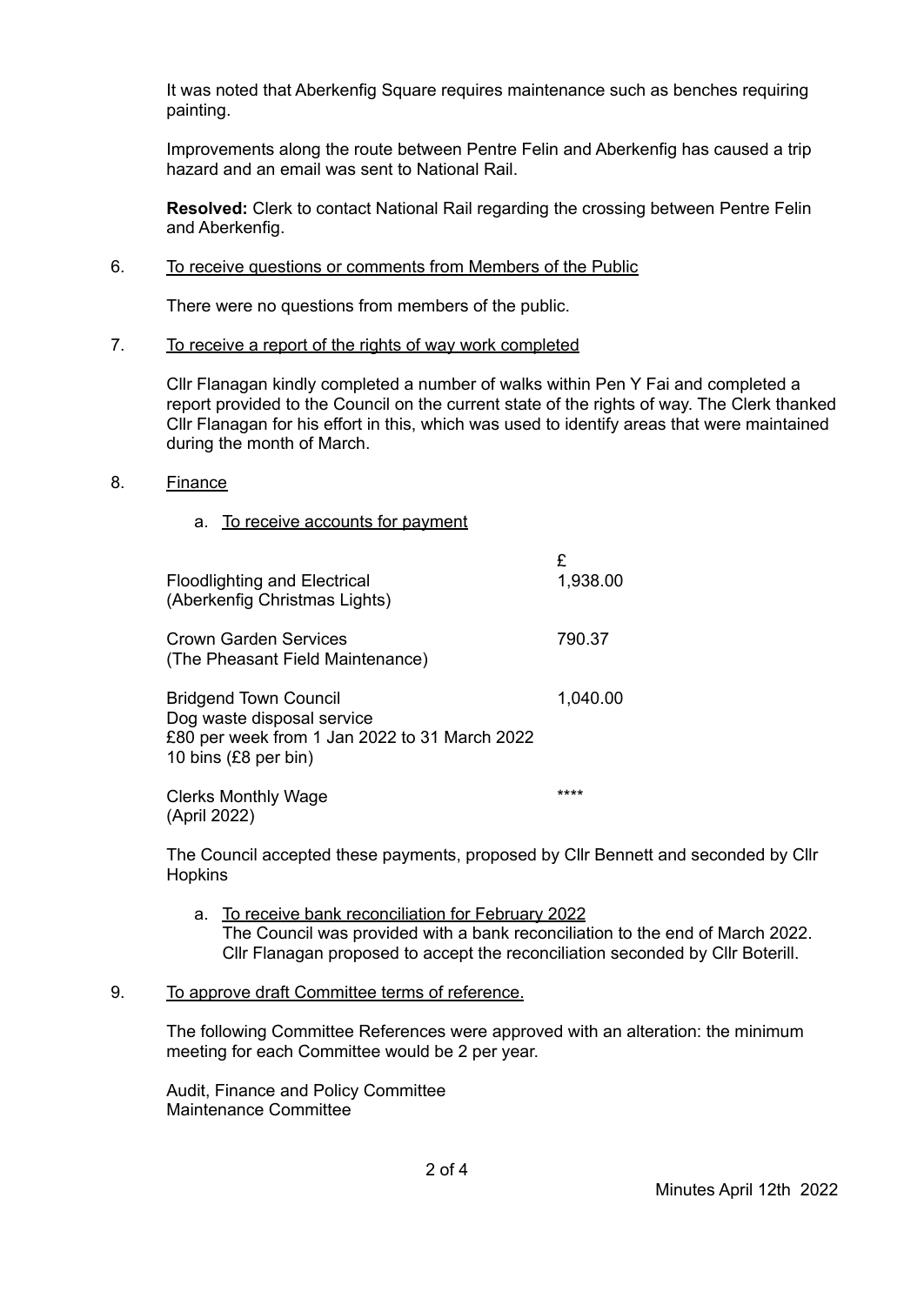Staffing Committee Wellbeing Committee

The Committee References were proposed by Cllr Hopkins and seconded by Cllr Griffiths, the Council unanimously agreed.

**Resolved:** Committee References to be placed onto the Councils website.

#### 10. To discuss Jubilee Celebrations and event application

Discussed earlier within the meeting, Cllr Griffiths updated the Council on the progress of the Community Associations Jubatea Picnic Event. She thanked the Council for the support they have offered toward the event.

It was discussed that the best way to distribute the coins will be through the schools with extras purchased to allow those who live within the ward but are not within the school to also receive a coin.

The Council agreed that the Coins purchased for Aberkenfig should continue to have the PVCA Logo on them.

#### 11. To Consider Planning Applications

The Council noted the following applications and made no comment:

P/22/161/FUL Location: 93 St Brides Road Aberkenfig CF32 9RA Proposal: Rear single storey extension

**P/22/199/FUL** Location: 2 Rhyd Cottage Rhyd Lane Penyfai Bridgend CF31 4LP Proposal: Single storey rear extension

P/22/187/FUL Location: Bryher Lodge Heol yr Egwlys Penyfai Bridgend CF31 4LY Proposal: Demolish conservatory and garage; build single storey rear/side extension and attic conversion

#### 12. To receive Reports from Councillors

Discussed earlier in the meeting, Cllr Hopkins reported that along Church Road there have been a number of vehicles speeding toward the A4063.

Cllr's noted that a number of initiatives have been attempted including speed signs put up by the Community Council and Go Safe have been within the area to monitor the issue.

It was also discussed that there is not a safe route toward Bridgend from Pen Y Fai, due to no safe crossing over the lights by the Murco Garage, it was suggested the new Council consider prioritising this.

### 13. Correspondence